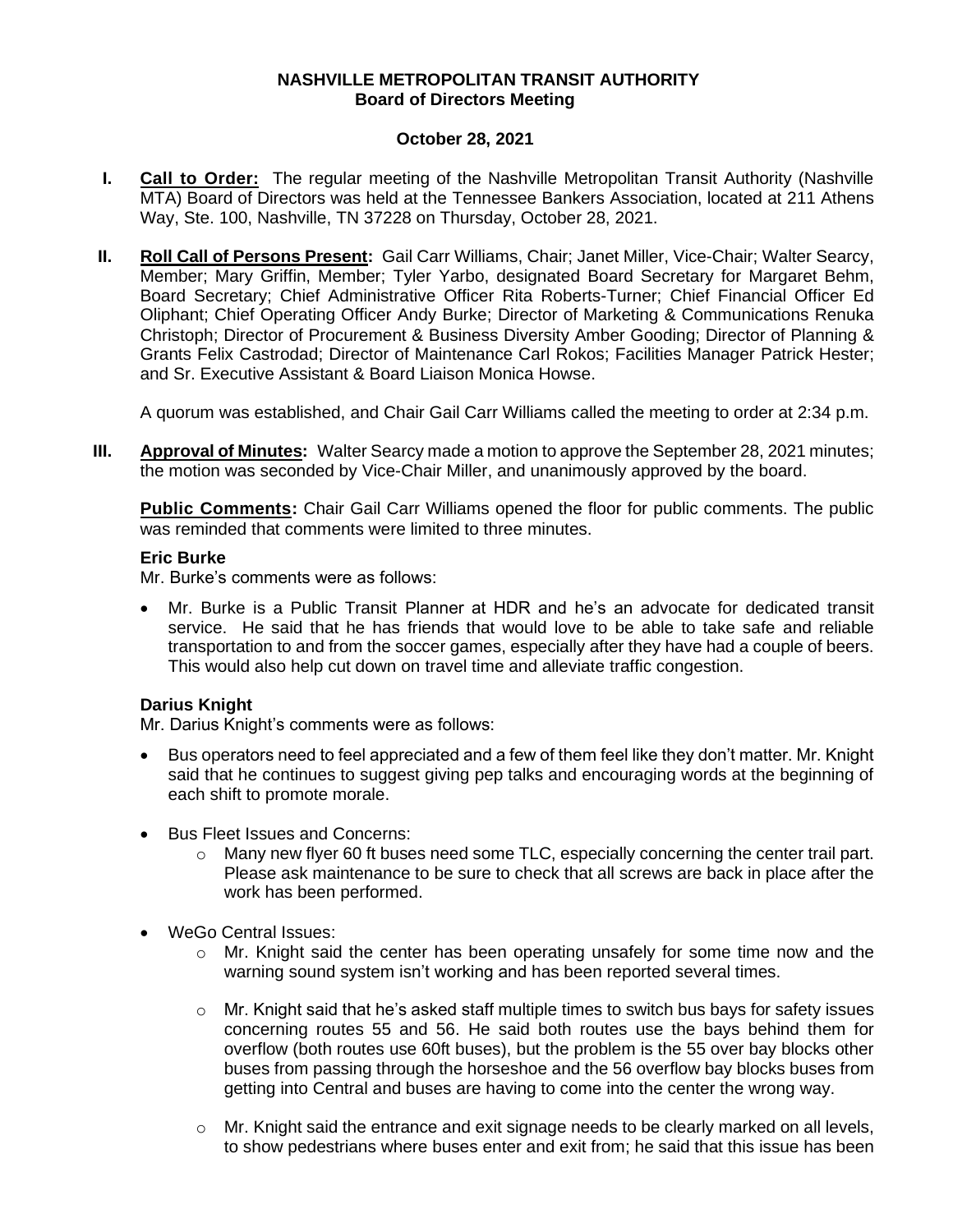reported several times and should have been corrected back in 2011 when a death took place a Central.

- Bus Operators and Routes:
	- o Route 23B rerouting needs to be considered to safely prevent accidents from happening. Kids are running and chasing buses once the bus turns from Village Trail on to West to Moorewood Dr. He suggested rerouting the bus from Brickmont Dr. to Eaglewood Dr.
	- o Mr. Knight suggested that we provide a bi-weekly newsletter to highlight specific topics.
	- o Mr. Knight said if WeGo staff continues to do nothing and they continue to have a shortage of bus operators, customers will become frustrated if bus routes are cut due to the failures of management to respond.

### **John Bull**

Mr. John Bull's public comments were as follows:

- Mr. Bull said that he appreciates having Wi-Fi on the buses.
- Mr. Bull said that he likes that WeGo Public Transit is moving away from the hub system.
- Mr. Bull said Google maps and some of the other apps are very useful and essential when trying to get to your destination.
- Mr. Bull said that he likes the implementation of the Better Bus System and more dedicated funding is needed.
- Mr. Bull said that he likes that children ages four and under can ride at no charge. He said that it's wonderful to see the interactions among the older riders and the small children.
- **IV.** Chair Gail Carr Williams provided space to acknowledge those that had recently won awards at the Tennessee Public Transportation Association Annual Conference and Bus Roadeo held at the Courtyard Marriott in Franklin, TN, October 19-21, 2021. She called on Chief Operating Officer Andy Burke and Safety Manager Earl Rhodes for acknowledgments. The following categories of award winners were as follows:
	- **Cutaway Van Competition**: 1<sup>st</sup> Place Operator Joyce Banks / 2<sup>nd</sup> Place Operator Wanita Whitmore won second place.
	- **30-ft. Bus Competition**: 1<sup>st</sup> Place Operator Eric Liggett / 2<sup>nd</sup> Place Operator Kevin Sentes
	- **40-ft. Bus Competition** 1<sup>st</sup> Place Operator Mark Johnson / 2<sup>nd</sup> Place Operator Michael Featherstone
	- **Van Maintenance Competition**: 1<sup>st</sup> Place Christopher Brown
	- **Bus Maintenance Competition: 1<sup>st</sup> Place Troy Willis**
	- Van Competition: 1<sup>st</sup> Place Troy Willis was also awarded a medal for starting the bus in only 29 seconds!

Chair Gail Carr Williams thanked all of the TPTA winners for their hard work, not only for the roadeo but for the sacrifices that they make daily, and she appreciates that they continue to represent WeGo Public Transit well.

**V. Operations & Finance Committee Report:** Walter Searcy introduced the following items for discussion and action: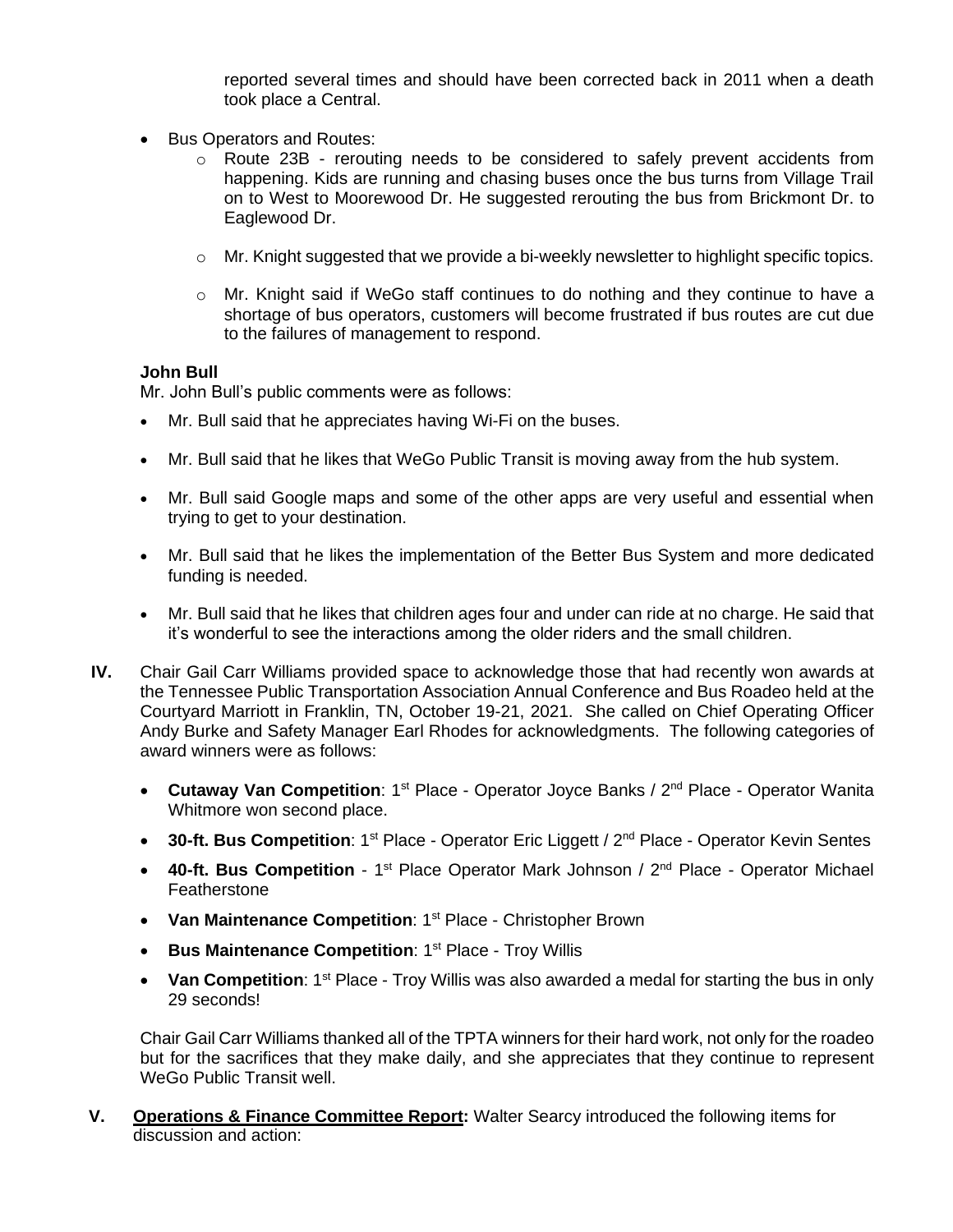**a. Monthly Financial Report Compared to Budget (OF-D-21-029):** CFO Ed Oliphant reported and reflected on the statement of operations for the month of August 2021 compared to the budget and a balance sheet as of August 31, 2021. There was no further discussion at this time.

### **b. WeGo Central Dunkin Donuts Lease Assignment (M-A-21-030):** CFO Ed Oliphant reported the following:

In April 2019, the Board approved a ten (10) year occupancy lease extension with Tennessee Business Enterprises (TBE), in the Division of Rehabilitative Services in the Tennessee Department of Human Services allowing Sweet Liberty, LLC (Sweet Liberty), a franchise operator of Dunkin Donuts, who has a contracting agreement with TBE, to utilize space on the 5th Avenue level of WeGo Central to operate a Dunkin Donuts store.

A blind vendor operating under license through TBE was also included in the lease arrangement. The original lease was for ten (10) years with two five (5) year options with Nashville MTA receiving 5% of Dunkin Donuts' monthly gross sales as a form of the lease payment. Sweet Liberty and TBE had requested that the two option periods be combined into one ten (10) year extension to the lease with the condition that Sweet Liberty invests approximately \$150,000 in upgrades to equipment and renovations by April 2020.

The lease generated approximately \$42,000 in lease revenues in the year preceding the pandemic and, at the time, with their willingness to invest in and upgrade their lease space, the Board was willing to extend the lease an additional 10 years.

During the timeframe to complete the renovations, the coronavirus pandemic hit, and the renovations were not completed by the April 30, 2020 requirement. As a result of the impact of the pandemic and receiving CARES Act funding, MTA entered into a rent abatement agreement with Sweet Liberty in April 2020 with the goal of Sweet Liberty keeping its employees and allowing the business to continue to operate. They did begin paying rent again in December 2020 and, by May 2021, the store had recovered to approximately 80% of prepandemic sales.

In June 2021, Sweet Liberty was approached by the Bluemont Group, a larger Dunkin Donuts franchisee out of Knoxville, Tennessee, that was interested in buying out two of Sweet Liberty's store locations in Nashville including the one at WeGo Central. Accordingly, Sweet Liberty has requested to assign its lease to the Bluemont Group with minimal changes in the lease terms with MTA.

Bluemont Group also has agreed to do store renovations that will be at least equal to and possibly exceed the \$150,000 that Sweet Liberty had originally planned to complete. In our due diligence, we find Bluemont Group to be financially stable and currently operates 51 Dunkin Donuts locations in cities including Nashville (12), Knoxville (23), Chattanooga (12), and Birmingham (4) with plans to open 2 more this year. They have already completed two store renovations with plans to renovate 2 more stores this year and 5-7 stores in 2022. TBE is also agreeable to the assignment to Bluemont Group and MTA has obtained an indemnity agreement from Sweet Liberty to protect MTA from any claims that may arise after the assignment is made and are required to maintain their existing insurance policies for 3 more years. If approved, the assignment would be done through a second amendment to the existing lease.

CFO Oliphant said that we have had a very good working relationship with Dunkin Donuts, and they have been a positive benefit for our customers that pass through WeGo Central daily.

Staff requested the Board approve the assignment of the current lease with TBE, Sweet Liberty, and the blind vendor for the WeGo Central 5th Avenue retail space to Bluemont Group.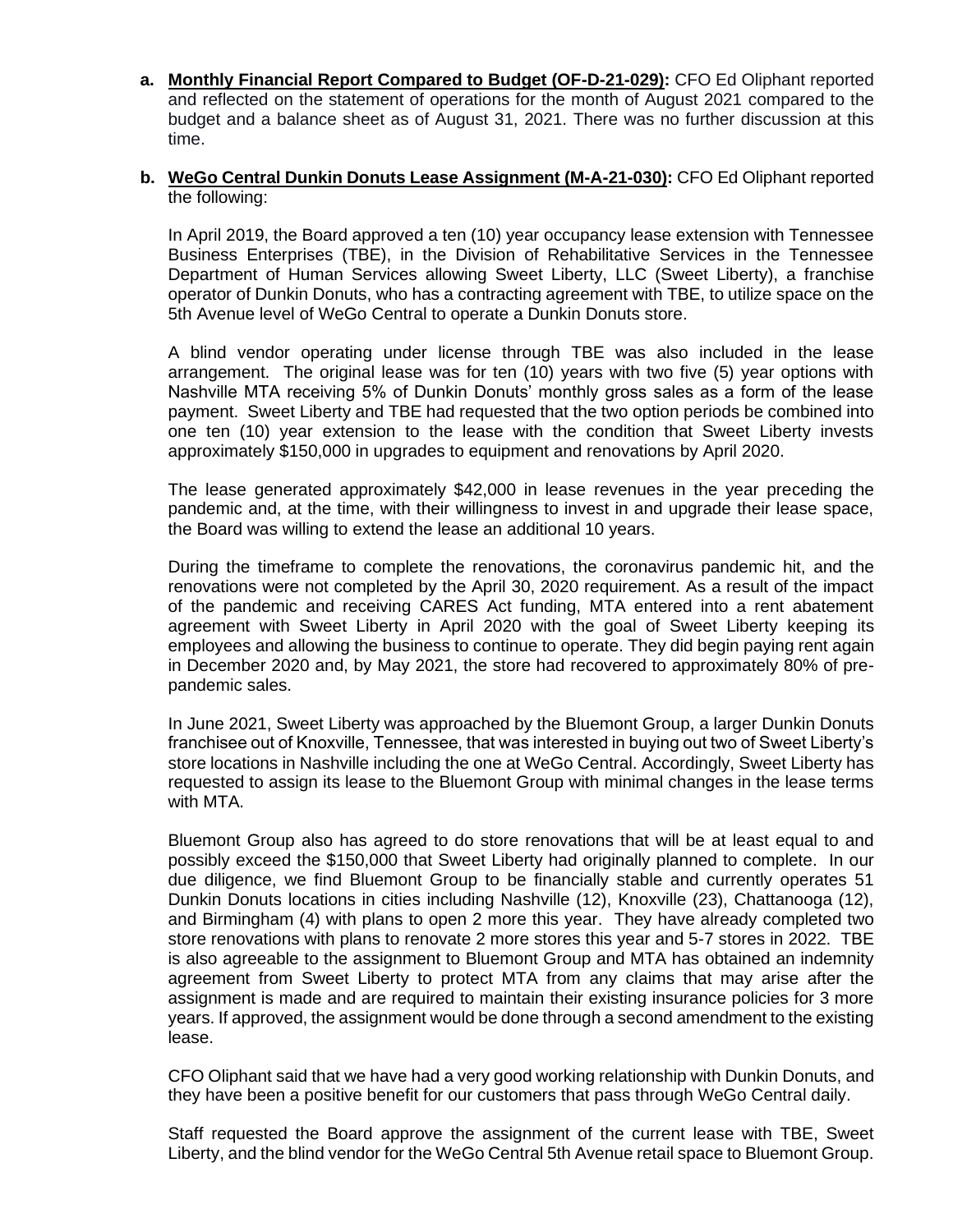TBE and the current blind vendor would remain a party to the lease. This assignment is done in consideration that Bluemont Group will complete renovations and store upgrades of at least \$150,000 and Nashville MTA will continue to receive a lease payment equivalent to 5% of Dunkin Donuts' gross monthly sales for the life of the lease. The improvements must begin no later than June 1, 2022 and be complete no later than December 31, 2022.

Walter Searcy made a motion to approve the WeGo Central Dunkin Donuts Lease Assignment and it was unanimously approved by the board.

- **c. Monthly Operating Statistics (OF-D-21-030):** Chief Operating Officer Andy Burke reported and reflected on the monthly operating statistics report through August 2021. There was no further discussion at this time.
- **d. 60 Ft. Articulated bus Contract & Initial Purchase (M-A-21-031):** Chief Operating Officer Andy Burke reported the following:

Concurrent with MTA's efforts to operate within our Capital Fleet Replacement Plan for 60' Articulated Buses, staff requests approval to make an initial order for Fourteen (14) New Flyer of America Inc. Clean Diesel 60' Articulated Buses, to replace Fourteen (14) NABI 60' Articulated Buses that were built and purchased in 2009 and 2010 and have met Federal Transit Authority (FTA) replacement criteria. The contract will be to purchase up to fifty (50) 60' Articulated buses over the five-year contract period. The purchase will be made under contract with New Flyer of America Inc. The approval of this purchase is consistent with the agency's efforts to execute a more balanced schedule for capital spending and fleet replacement.

If approved, these fourteen (14) buses will replace vehicles referenced above that have met the end of their useful life and are no longer recommended for service. Considering the lead time for the production scheduling, maintenance staff anticipates delivery dates for these fourteen (14) replacements vehicles in the 3rd quarter of FY23. An additional twenty-one (21) 60' articulated buses will reach the end of their useful life during this contract period and fifteen (15) additional buses have been added in, in the event of 60' Articulated bus fleet expansion.

Board member Walter Searcy raised questions regarding complaints against the company. After discussion, the Board voted to defer the matter.

- **VI. New Initiative & Community Engagement Committee Report:** Ms. Mary Griffin introduced the following items for discussion and action:
	- **a. Construction Administration Services for North Nashville Transit Center (M-A-21-032)**: Facilities Manager Patrick Hester presented the following project update at the Board Meeting:

With the North Nashville Transit Center developing through the design process the agency issued a Request for Qualifications for construction administration services on July 14, 2021. The scope of work for these services encompassed design and constructability reviews, assisting with prime and subcontractor vendor outreach, bid review assistance, construction administration, and project closeout services. The solicitation was advertised on the agency and B2G websites, in *Transit Talent*, and was sent directly to Nashville-based minority-owned architecture and construction management firms.

Three firms responded to the solicitation: Don Hardin Group; Epps Public Strategies; and ViViD1 Architecture. In addition to their written proposals, all three firms were invited for presentations and interviews. Selection criteria included project approach, team and key personnel qualifications, and previous experience on representative projects.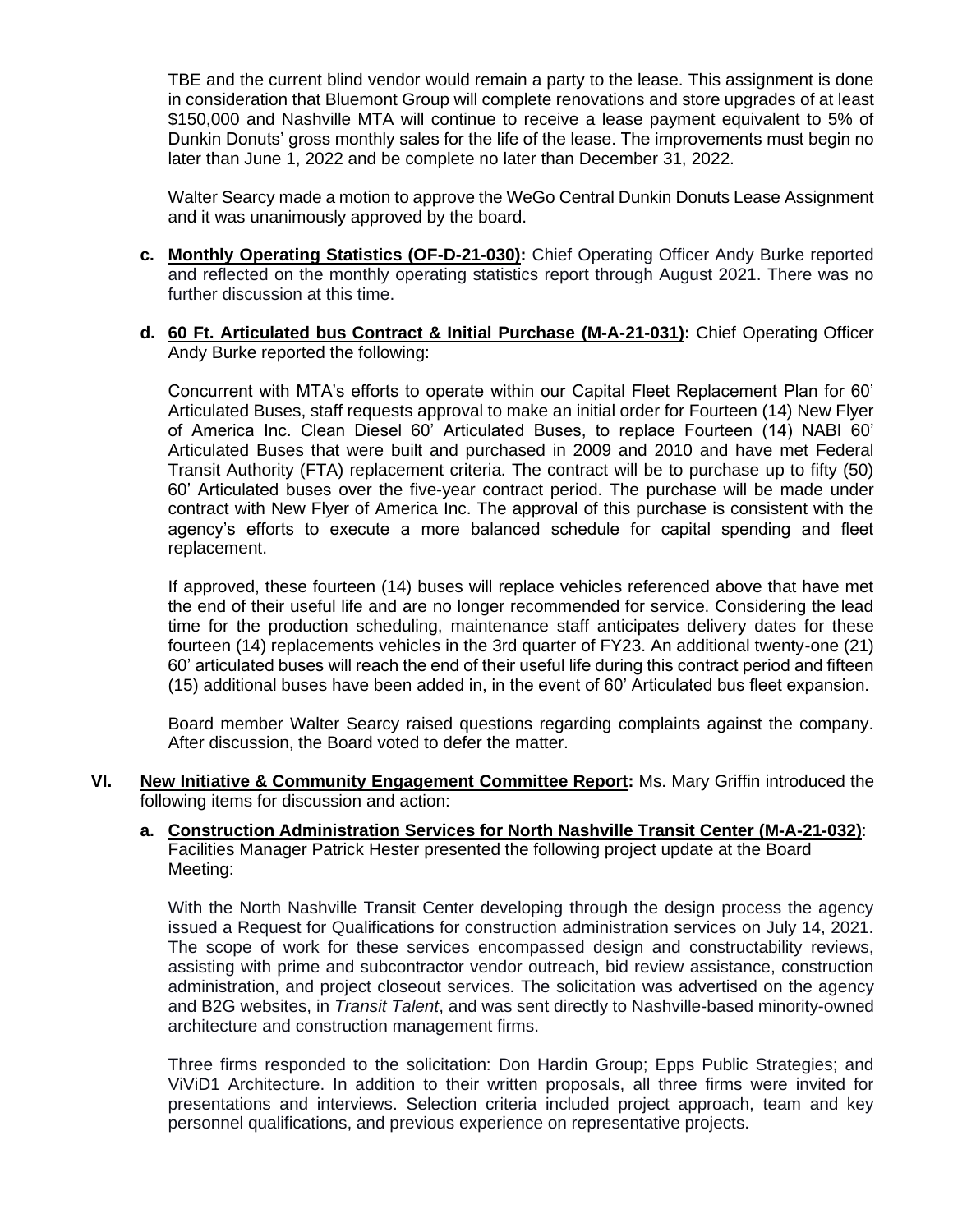The RFQ included a Disadvantaged Business Enterprise (DBE) participation goal of 15%, which was exceeded by all three proposers.

ViViD1 Architecture received the highest technical ranking based on the team's design and construction experience, knowledge of the Nashville construction market, and thorough approach to construction administration. ViViD1 Architecture and sub-consultants are all minority-owned DBE firms based in the Nashville area. As a federally funded project, the procurement was conducted under Brooks Act regulations that require architectural, engineering, or construction-related services solicitations to be evaluated on technical merit, with only the top-ranked firm then requested to submit a cost proposal for negotiation.

Following negotiations of scope items and allocation of hours and resources, ViViD1 Architecture and the evaluation committee agreed on a three-year contract duration at a total price of \$562,219.08, 2% over the agency's estimate of \$550,000. An allowance of \$85,000 is proposed to be added to the negotiated contract amount to be used at the agency's direction for construction materials testing and incidental items.

Detailed roles and responsibilities of the entire team were outlined in the board packet and presented to the board.

Staff requested the Board to provide the Chief Executive Officer the authority to enter a contract with ViViD1 Architecture to provide Construction Administration Services for the Clarksville Pike and 26th Avenue North Transit Center in the amount of \$647,219.08, which includes the base contract amount of \$562,219.08 and an allowance of \$85,000 to be used at agency direction for materials testing. The total contract term is 36 months, with 12 months allocated for construction administration.

The contract is funded by the North Nashville Transit Center project budget with funds from local, state, and federal sources.

The NICE Committee made a motion to approve the Construction Administration Services for North Nashville Transit Center action item, and it was unanimously approved by the board.

#### **b. Downtown Nashville Neighborhood Traffic Study Award (M-A-21-33)**: Director of Planning & Grants Felix Castrodad presented the following:

At the Board's September 2021 meeting, this project was discussed in the context of a proposed Memorandum of Understanding (MOU) between the Metropolitan Transit Authority (MTA) and the Nashville Department of Transportation (NDOT). As approved by the Board in the MOU, the project will be under the direction of the Nashville Department of Transportation (NDOT), with the Metropolitan Transit Authority serving as the administrative lead for the project. MTA is also a full project partner contributing Federal Transit funding. Other funding partners for the project include Metro Nashville, the Tennessee Department of Transportation, and the Nashville Downtown Partnership. Under this agreement with Metro, the MTA conducted the solicitation of professional services for the project and will serve as the contracting agency for consulting services.

The notice of the Request for Proposals (RFP) was published on the WeGo, Transit Talent, and B2G websites, and in the American Public Transit Association's (APTA) bi-weekly industry newsletter beginning June 14, 2021. Notifications of the solicitation were also were sent to the Eno Transportation Center and the Nashville chapter of the American Council of Engineering Companies.

The project has a 21% DBE participation goal. Two proposals were received on the solicitation due date of August 25, 2021, from:

• Nelson/Nygaard Consulting Associates (Nelson Nygaard)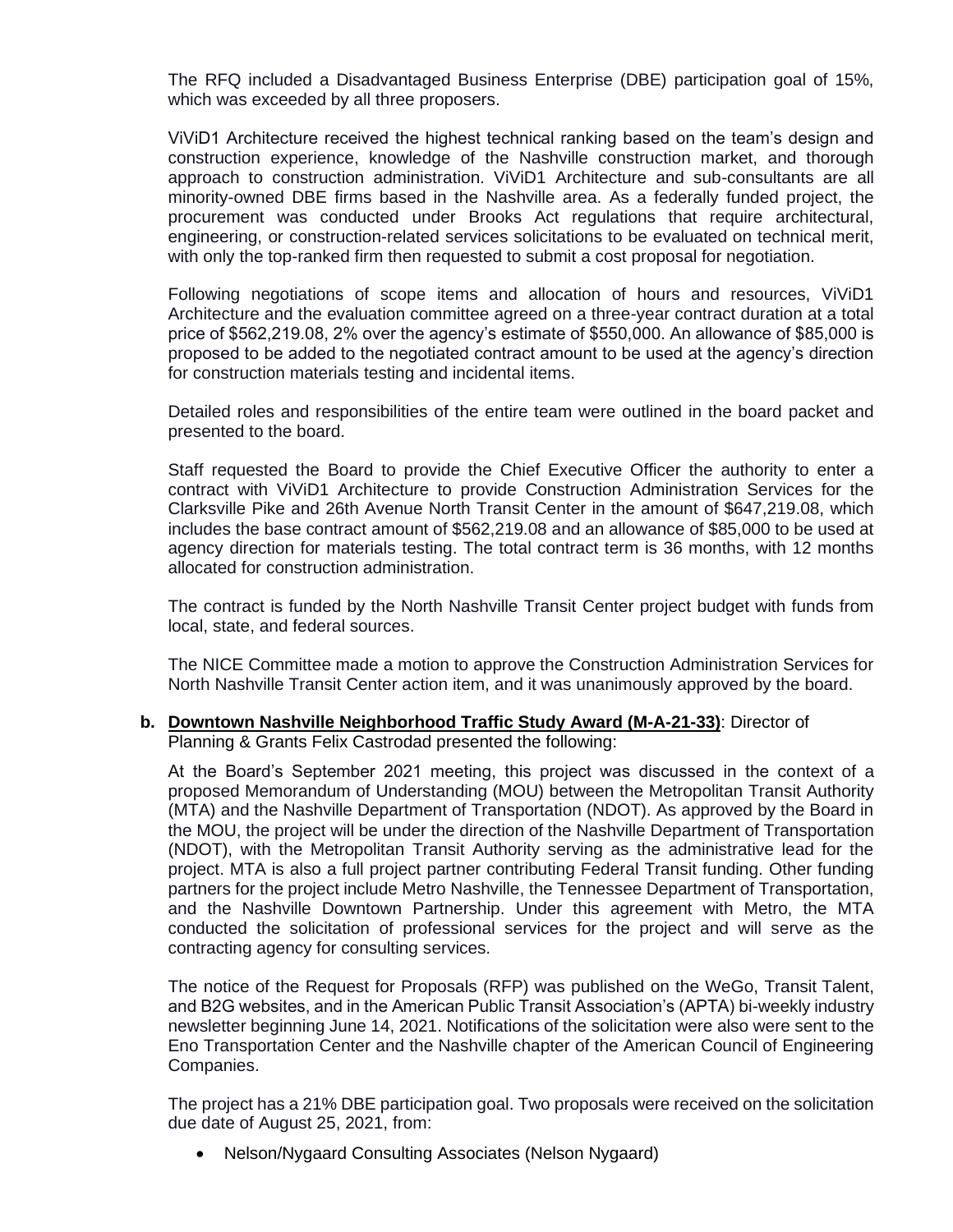• Stantec Consulting Services

Cost proposals received ranged from \$997,623 to \$999,986, closely aligned with the project budget of \$1,000,000. Following the evaluation committee's initial review of the proposals, each proposer was requested to respond to questions and participate in a presentation and interview. Factors considered in the evaluation included project approach and schedule, proposing team and key personnel qualifications, prior experience, and total project cost.

The Nelson Nygaard proposal received the evaluation committee's highest technical ranking based on the proposed public engagement approach, work done in other cities, and the experience of the key personnel and sub-consultants. After clarification of scope items and deliverables, Nelson Nygaard submitted a best and final offer cost proposal of \$949,837.

Nelson Nygaard is meeting the DBE participation goal through the following engagements:

| Company                                                        | Owner           | <b>Work Description</b>                      | Percentage |
|----------------------------------------------------------------|-----------------|----------------------------------------------|------------|
| Fairpointe Planning-<br>Minority &<br>Woman Owned              | Tanisha Hall    | Public engagement,<br>outreach, and planning | 15%        |
| Communications<br>duGard<br>$\equiv$<br>Minority & Woman Owned | l Perri duGard  | Outreach support                             | 3%         |
| Varallo Public Relations - Woman<br>Owned                      | Deborah Varallo | Outreach support                             | 3%         |

Staff requested the Board of Directors to provide the Chief Executive Officer the authority to enter a professional services contract with Nelson Nygaard to conduct the Downtown Nashville Neighborhood Traffic Project in the amount of \$1,000,000, which includes the base proposal of \$949,837 plus a contingency of \$50,163. The total contract term is 24 months, with a milestone for final recommendations at 18 months. Funding for the study includes FTA 5307 funds, TDOT's Urban Transportation Planning grant funds, and Local funds from the Metropolitan Government of Nashville and Davidson County and the Nashville Downtown Partnership.

Chair Janet Miller said that this was a great update and award has been a long time coming.

The NICE Committee made a motion to approve the Downtown Nashville Neighborhood Traffic Study Award action item and it was unanimously approved by the board.

- **VII. CEO's Report:** CEO Bland was unable to attend the Board Meeting, but he provided Chair Carr Williams with his report and she asked that the report be entered into the minutes as public record. His report was as follows:
	- 1. With respect to COVID status, we've seen a downturn in cases lately reflecting the overall decline in cases throughout Nashville. As of this week, we had 3 employees off for COVIDrelated leave.
	- 2. With respect to the North Nashville Transit Center, we anticipate demolition of the current structures on the site to commence within the next few weeks.
	- 3. Last week, the Mayor submitted a proposed capital spending plan totaling \$568.855 million to the Metro Council for their consideration over the next several months. With respect to transit, the plan recommends an allocation of \$26.76 million to WeGo for State and Federal Grant matches (\$5 million MTA, \$760,000 RTA); \$10 million for replacement buses; \$2 million for expansion buses; \$2 million for replacement vans; \$3 million for additional stop and waiting for shelter improvements; and \$2 million each to planning, environmental work and preliminary design for the Murfreesboro Pike and Clarksville Pike Corridors.